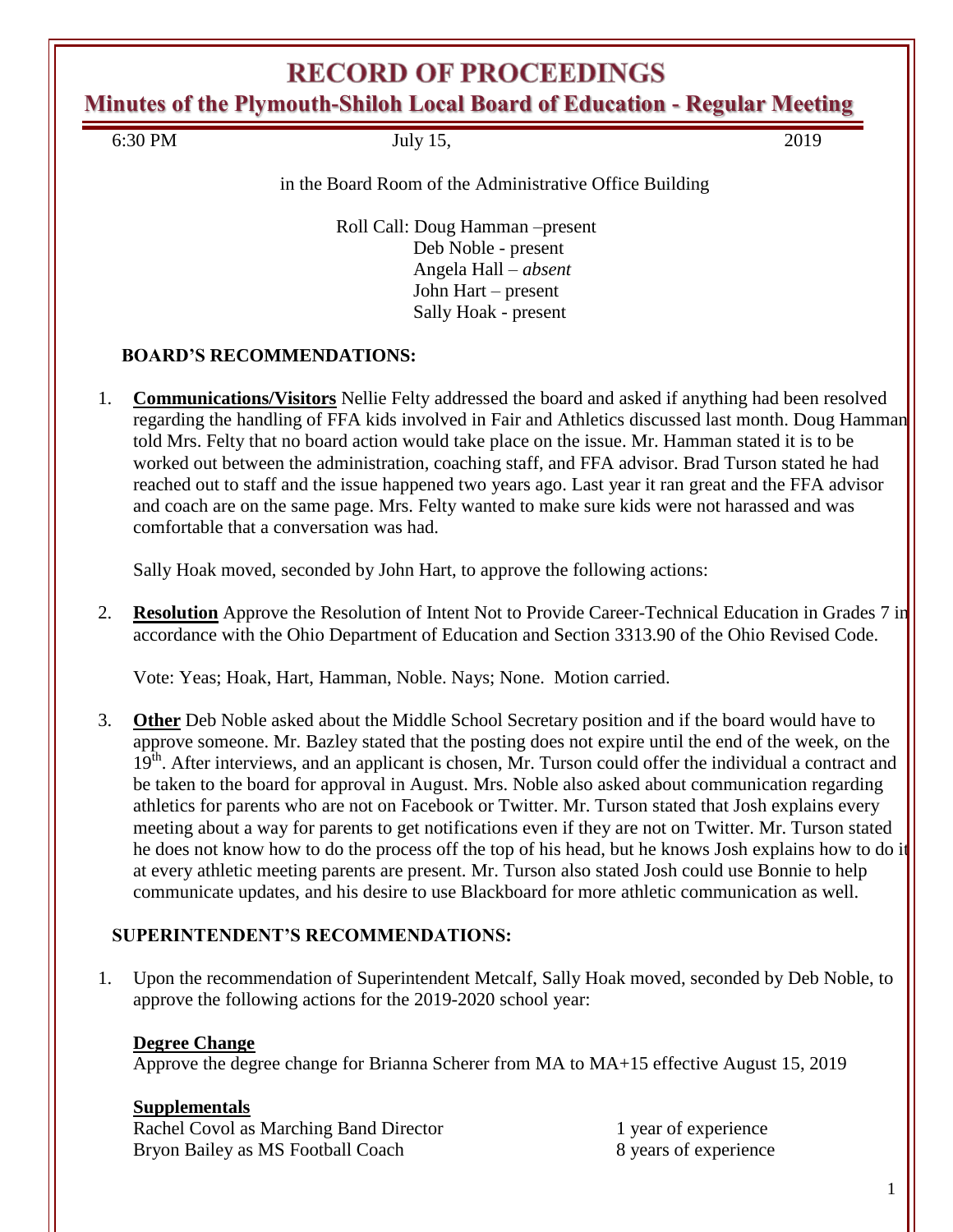# **RECORD OF PROCEEDINGS**

## **Minutes of the Plymouth-Shiloh Local Board of Education - Regular Meeting**

| 6:30 PM                                                                             | July 15,                      | 2019                                                                                          |  |
|-------------------------------------------------------------------------------------|-------------------------------|-----------------------------------------------------------------------------------------------|--|
| Tina Adams as JV Volleyball Coach                                                   |                               | 0 years of experience                                                                         |  |
| Aime Reber as Head Fall Cheerleading Coach                                          |                               | 0 years of experience                                                                         |  |
| Aime Reber as Head Winter Cheerleading Coach                                        |                               | 0 years of experience                                                                         |  |
| Amend Rusty Taylor's years of experience to 2 years for Girls JV Basketball Coach   |                               |                                                                                               |  |
| <b>Contracts</b>                                                                    |                               | Approve the bread and milk bids as follows and the breakfast, lunch & milk prices as follows: |  |
| <b>Smiths:</b>                                                                      |                               |                                                                                               |  |
| Half Pint 1% White                                                                  | $$.1602 - 8$ oz. Paper Carton |                                                                                               |  |
| <b>Half Pint Chocolate</b>                                                          | $$.1667 - 8$ oz. Paper Carton |                                                                                               |  |
| (Subject to increase or decrease as Smith's cost on Class 1 milk changes)           |                               |                                                                                               |  |
|                                                                                     |                               |                                                                                               |  |
| <b>Alfred Nickles Bakery:</b>                                                       |                               |                                                                                               |  |
| <b>Whole Grain Sandwich Bread</b>                                                   | \$1.78                        |                                                                                               |  |
| Whole Grain Dinner Rolls (12)                                                       | \$1.40                        |                                                                                               |  |
| Whole Grain Hamburger Buns (12)                                                     | \$1.65                        |                                                                                               |  |
| Whole Grain Hot Dog Buns                                                            | \$1.19                        |                                                                                               |  |
| Whole Grain Steak Buns (12)                                                         | \$2.54                        |                                                                                               |  |
| <b>Whole Grain Breadsticks</b>                                                      | \$2.32                        |                                                                                               |  |
|                                                                                     |                               |                                                                                               |  |
|                                                                                     |                               |                                                                                               |  |
| <b>Breakfast/Lunch/Milk Prices</b><br>Approve the breakfast, lunch and milk prices: |                               |                                                                                               |  |
| Breakfast - K-12 -                                                                  | \$1.55                        |                                                                                               |  |
| Lunch:                                                                              |                               |                                                                                               |  |
| $K - 5th$                                                                           | \$2.90                        |                                                                                               |  |
| $6th - 12^{th}$                                                                     | \$3.00                        |                                                                                               |  |
| Milk -                                                                              | \$.50                         |                                                                                               |  |
| Adult:                                                                              | \$3.75                        |                                                                                               |  |
| <b>Free &amp; Reduced Price Meals</b>                                               |                               |                                                                                               |  |
| Breakfast -                                                                         | \$.30                         |                                                                                               |  |
| Lunch -                                                                             | \$.40                         |                                                                                               |  |
| <b>School Fees</b>                                                                  |                               |                                                                                               |  |
| Approve School Fees for the 2019-2020 school year                                   |                               |                                                                                               |  |
| Vote: Yeas; Hoak, Noble, Hamman, Hart. Nays; None. Motion carried.                  |                               |                                                                                               |  |

1. Upon the recommendation of Treasurer, Gavyn Bazley, John Hart moved, seconded by Deb Noble, to approve the following:

### **Minutes & Financial Information**:

Approve the Minutes of the June 24, 2019 regular meeting with noted change